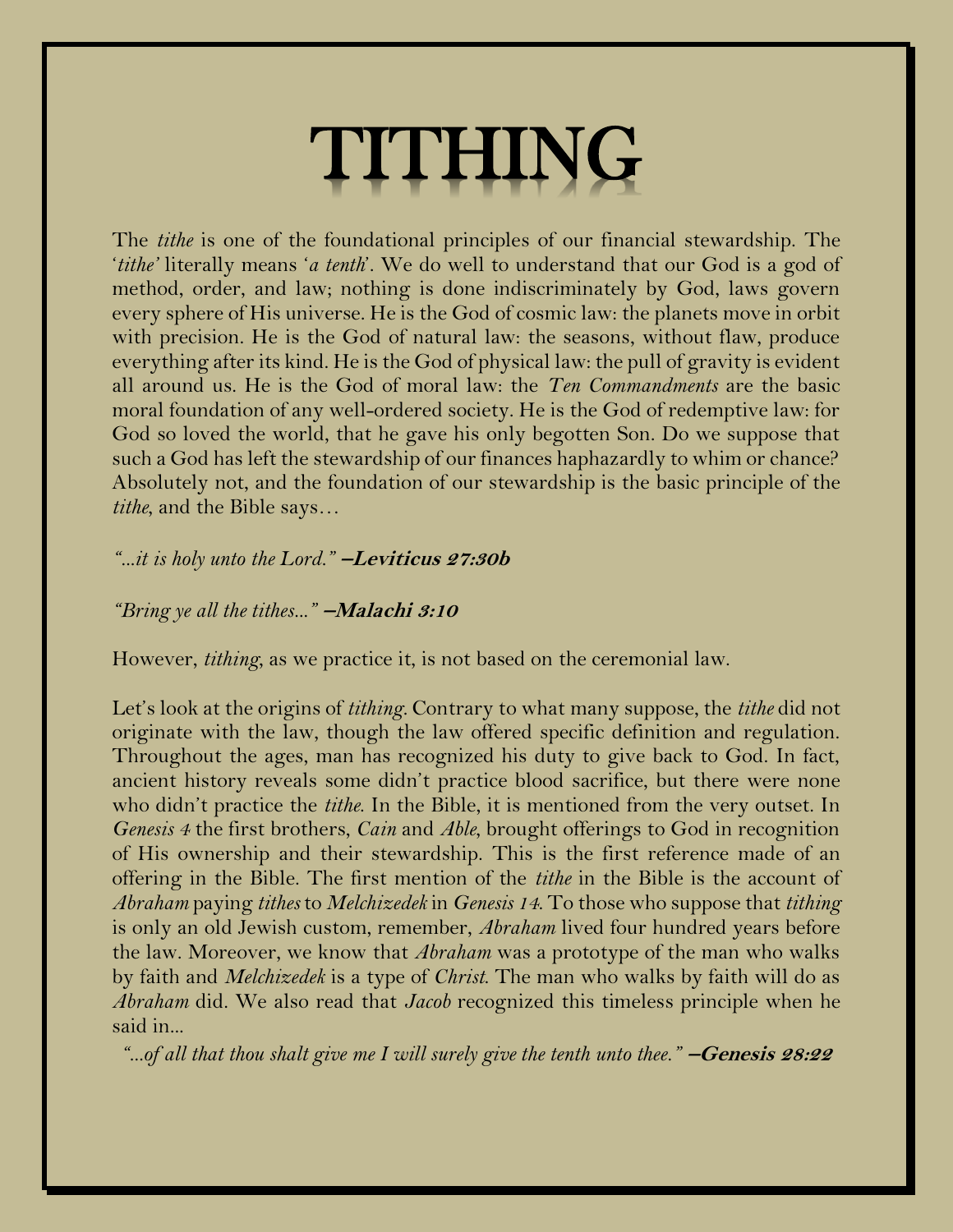Thus, we see that *tithing* was practiced by the *Patriarchs* long before the covenant of law.

The *tithe* then, is a basic universal principle. God is not the author of confusion. Do we suppose God would ordain laws to regulate every phase of His universe and yet leave to chance the matter of His ownership and our stewardship? In regards to material possessions, God has given us a trust agreement we call stewardship. The basic element in this trust agreement is the *tithe* (*it certainly is not the end, but beginning of our obligation to give*). This one tenth tests our legal obedience to God. The remaining nine tenths proves our love. As is self-evident, if you don't plan to pray, you won't, likewise if we don't systematically plan to give we rarely will. Now, some insist that the *tithe* is an O.T. custom and does not apply to Christians. They commonly say that we are not under law, but under grace. However, we see that the *tithe* predates the law. Indeed, I agree, we are not literally under the *law of the tithe*, but we are persuaded that the *Holy Ghost* will not inspire less than ten percent. The Scriptures only speak of two fundamental amounts in regard to a disciplined, habitual plan of giving: (1) the TITHE *(Matt 23:23)* and, (2) and ALL *(Lk 21:1-4; Acts 2:44-46; 4:32-37)*. Moreover, seeing that every believer is urged to bountifully purpose in his heart to give, not grudgingly or of necessity *(but as he chooses as led by God's Spirit and governed by His Word)* because God loves a cheerful giver, we believe the Holy Ghost will inspire true believers to give somewhere between 10% and 100% of their total income, nothing less *(2 Cor 9:6-7).*

What about *Jesus* and the *tithe*? The charge that *Jesus* did not teach *tithing* will not stand up under careful scrutiny. To His disciples on one occasion He said...

*"Saying, The scribes and the Pharisees sit in Moses' seat: 3All therefore whatsoever they bid you observe, that observe and do; but do not ye after their works: for they say, and do not."* −**Matthew 23:2-3**

What did *Jesus* teach about *tithe*? First of all, He sanctioned it...

*"Woe unto you, scribes and Pharisees, hypocrites! for ye pay tithe of mint and anise and cummin, and have omitted the weightier matters of the law, judgment, mercy, and faith: these ought ye to have done, and not to leave the other undone."* −**Matthew 23:23**

Secondly, we know He practiced it (*we know this because the Bible says He perfectly fulfilled the law*). Moreover, *Jesus'* enemies criticized Him at every turn. The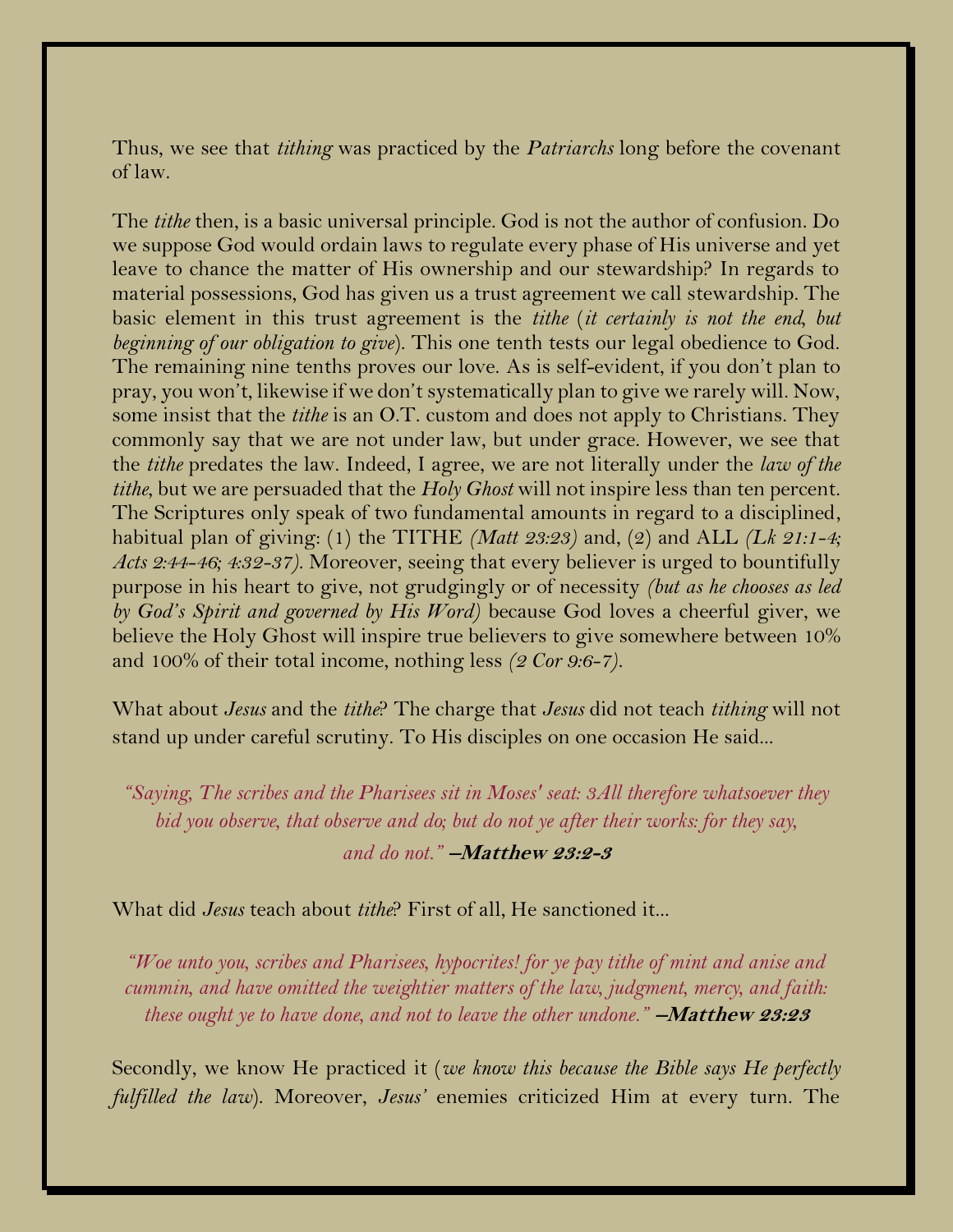Pharisees *tithed* meticulously, yet not one note of criticism about tithing is directed against *Jesus*. And remember, *Jesus* never lowered O.T. standards; He always raised them.

Interestingly, one out of every six verses in the Gospels deals with stewardship. *Jesus* repeatedly taught that we are to regard all our possessions as a trust from our heavenly Father, for which we will give an account. So, we see that the *tithe* is not a scheme invented by the *Levites*, but rather, is a basic *giving principle* in God's Kingdom.

The *tithe* belongs to God.

*"And all the tithe of the land, whether of the seed of the land, or of the fruit of the tree, is the Lord's: it is holy unto the Lord."* −**Leviticus 27:30**

The *tithe* is the Lord's. This suggests that I haven't really given anything until after I've paid my *tithe*. When we go beyond the *tithe* then giving begins. We ought to render to *Caesar* that which is *Caesar's*, and to God that which is God's. Some may wonder, "How can I *tithe* when I find I have nothing left after my bills are paid?" The answer is simple: one does not *tithe* from what he has left, He *tithes* first.

## *"Honour the Lord with thy substance, and with the firstfruits of all thine increase..."* <sup>−</sup>**Proverbs 3:9**

Yet, this should be the natural conduct flowing from a heart that has been redeemed. All Christians *tithe* (*perhaps the exception would be a young, uninformed believer*). However, we don't *tithe* to be saved, we *tithe* because we are saved. Notice the following verse..

*"And verily they that are of the sons of Levi, who receive the office of the priesthood, have a commandment to take tithes of the people according to the law..."* −**Hebrews 7:5**

Now look at the next verse...

*"But he whose descent is not counted from them received tithes of Abraham, and blessed him that had the promises."* <sup>−</sup>**Hebrews 7:6**

These verses make a distinction between two types of *tithing*.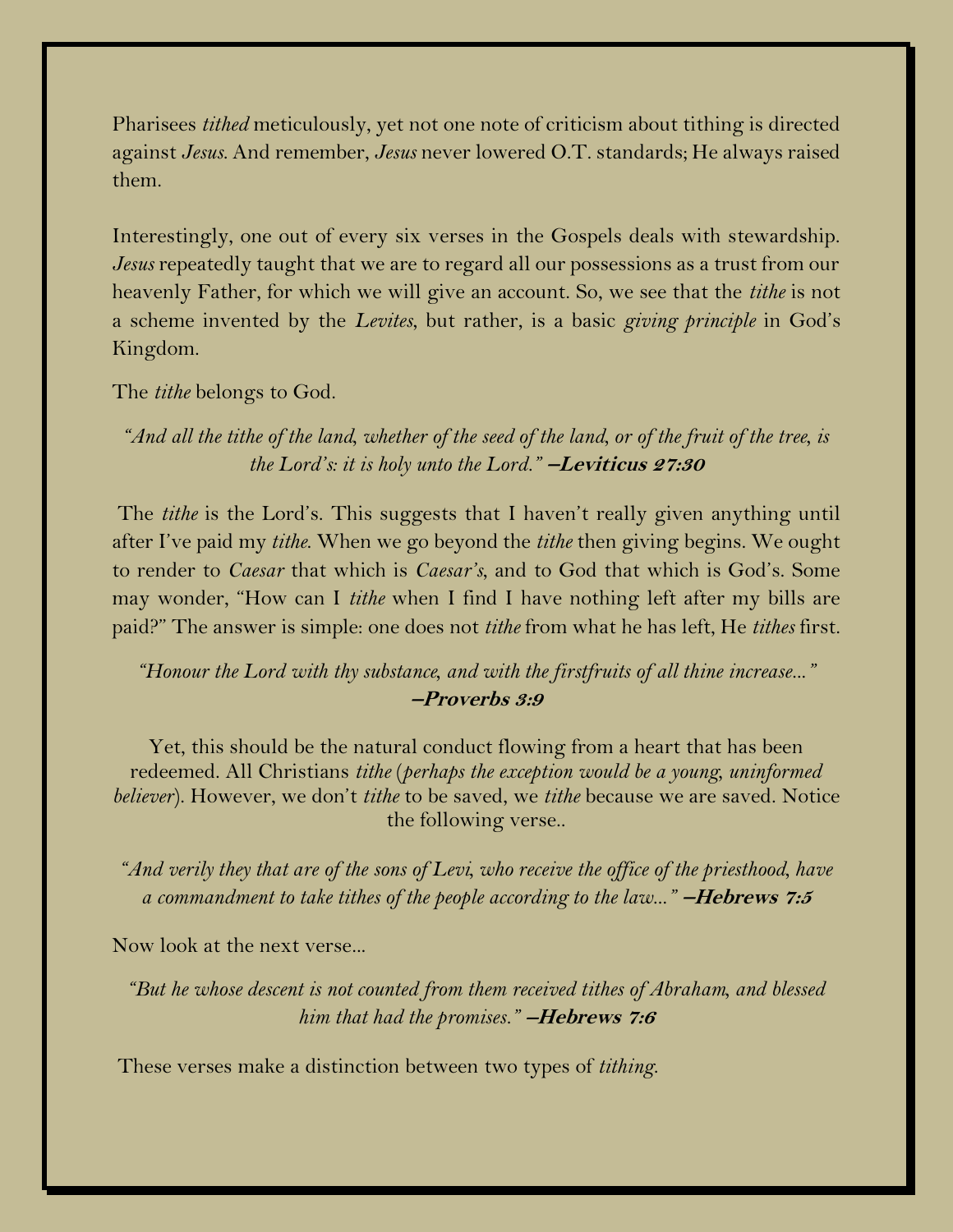Under the law, the tithe was '*taken*' by an outward compelling, but under the new covenant, they are received, freely-given by an inward inspiration. Thus, we believe in the N.T. standard of giving, namely, as the Holy Ghost leads, somewhere between 10% and 100% of a believer's overall gross income.

 $-B.W.$ 

© All right reserved, *Consuming Fire Fellowship* 20022.